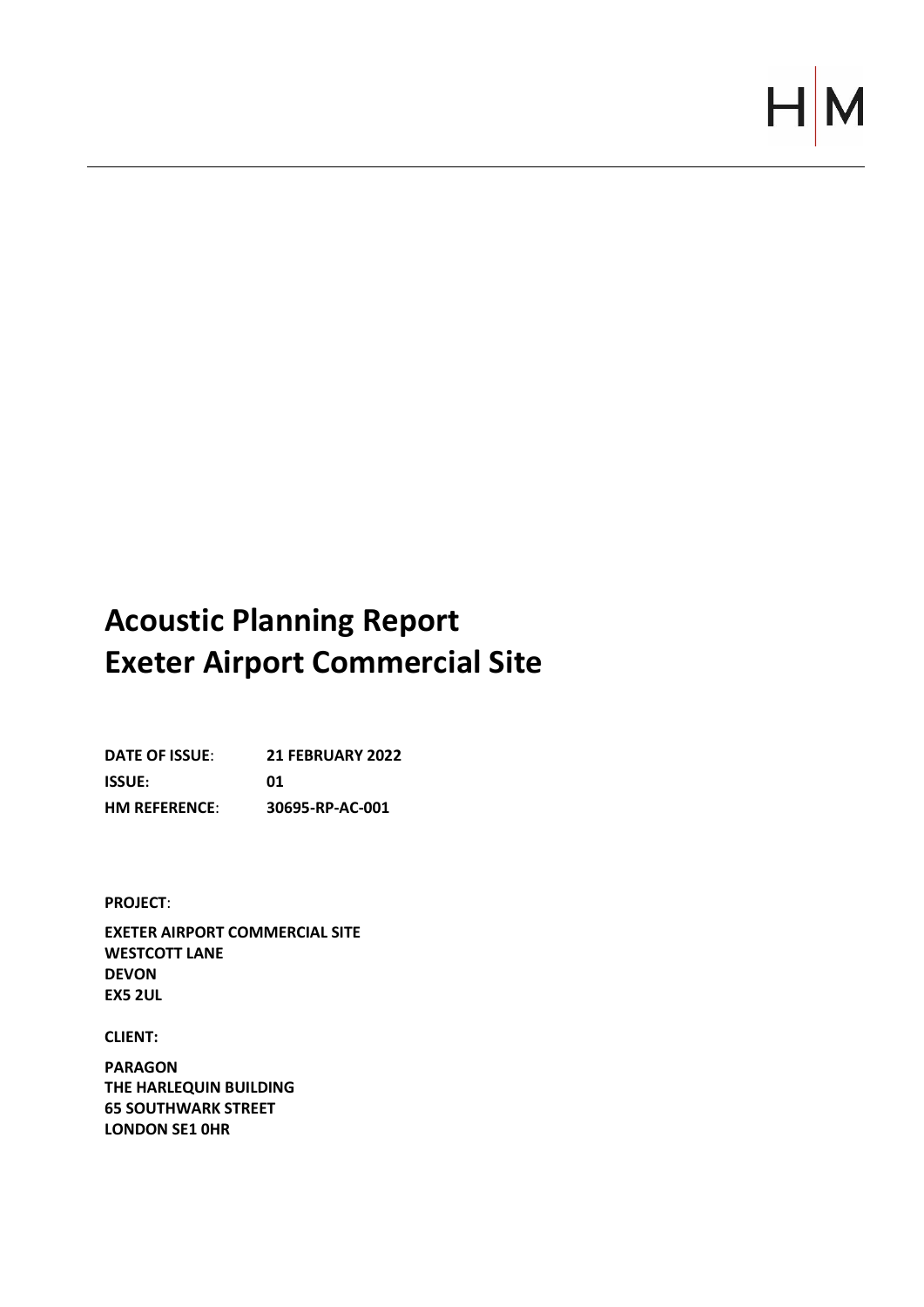

 $H|M$ 

| <b>PROJECT NAME:</b>          | <b>EXETER AIRPORT COMMERCIAL SITE</b>                                                                            |                                                                          |  |
|-------------------------------|------------------------------------------------------------------------------------------------------------------|--------------------------------------------------------------------------|--|
| <b>REPORT NAME:</b>           | <b>Acoustic Planning Report</b><br><b>Exeter Airport Commercial Site</b>                                         |                                                                          |  |
| <b>ISSUE STATUS:</b>          | <b>FINAL</b>                                                                                                     |                                                                          |  |
| HM REFERENCE: 30695-RP-AC-001 |                                                                                                                  |                                                                          |  |
|                               |                                                                                                                  |                                                                          |  |
| DATE OF ISSUE:                | <b>21 FEBRUARY 2022</b>                                                                                          |                                                                          |  |
| <b>ISSUE:</b>                 | 01                                                                                                               |                                                                          |  |
| AUTHOR:                       | <b>J RICHARDSON</b>                                                                                              |                                                                          |  |
| <b>CHECKER:</b>               | <b>J RICHARDSON</b>                                                                                              |                                                                          |  |
| <b>APPROVER:</b>              | <b>J WILLMOTT</b>                                                                                                |                                                                          |  |
| HM OFFICE:                    | <b>ONE DISCOVERY PLACE</b><br><b>COLUMBUS DRIVE</b><br><b>FARNBOROUGH</b><br><b>HAMPSHIRE</b><br><b>GU14 ONZ</b> | T: +44 (0)1252 550 500<br><b>HILSONMORAN.COM</b><br>INFO@HILSONMORAN.COM |  |

## **DOCUMENT HISTORY:**

| <b>ISSUE</b> | <b>DATE</b> | <b>DETAILS</b>     |
|--------------|-------------|--------------------|
| 00           | 29/4/2021   | <b>ISSUE</b>       |
| 01           | 21/2/2022   | <b>FINAL ISSUE</b> |
|              |             |                    |
|              |             |                    |
|              |             |                    |
|              |             |                    |
|              |             |                    |
|              |             |                    |
|              |             |                    |
|              |             |                    |

*Copyright © Hilson Moran 2022. All rights reserved. This report is confidential to the party to whom it is addressed and their professional advisers for the specific purpose to which it refers. No responsibility is accepted to third parties, and neither the whole nor any part of this report nor reference thereto may be published or disclosed without the written consent of Hilson Moran.*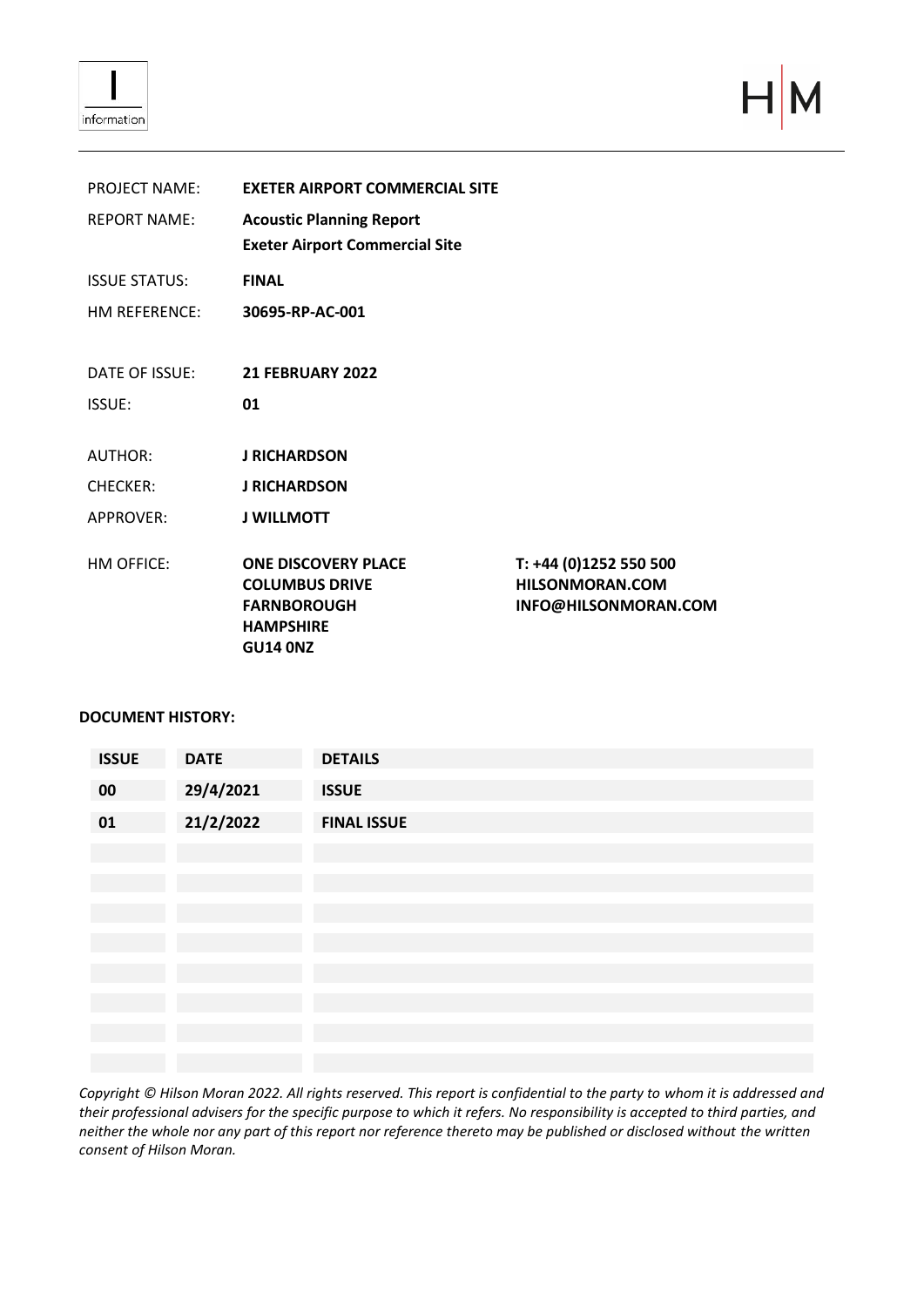



# **Contents**

| 1.   |  |
|------|--|
| 2.   |  |
| 2.1. |  |
| 2.2. |  |
| 2.3. |  |
| 2.4. |  |
| 3.   |  |
| 3.1. |  |
| 4.   |  |
| 4.1. |  |
| 4.2. |  |
| 5.   |  |
| 6.   |  |
|      |  |
|      |  |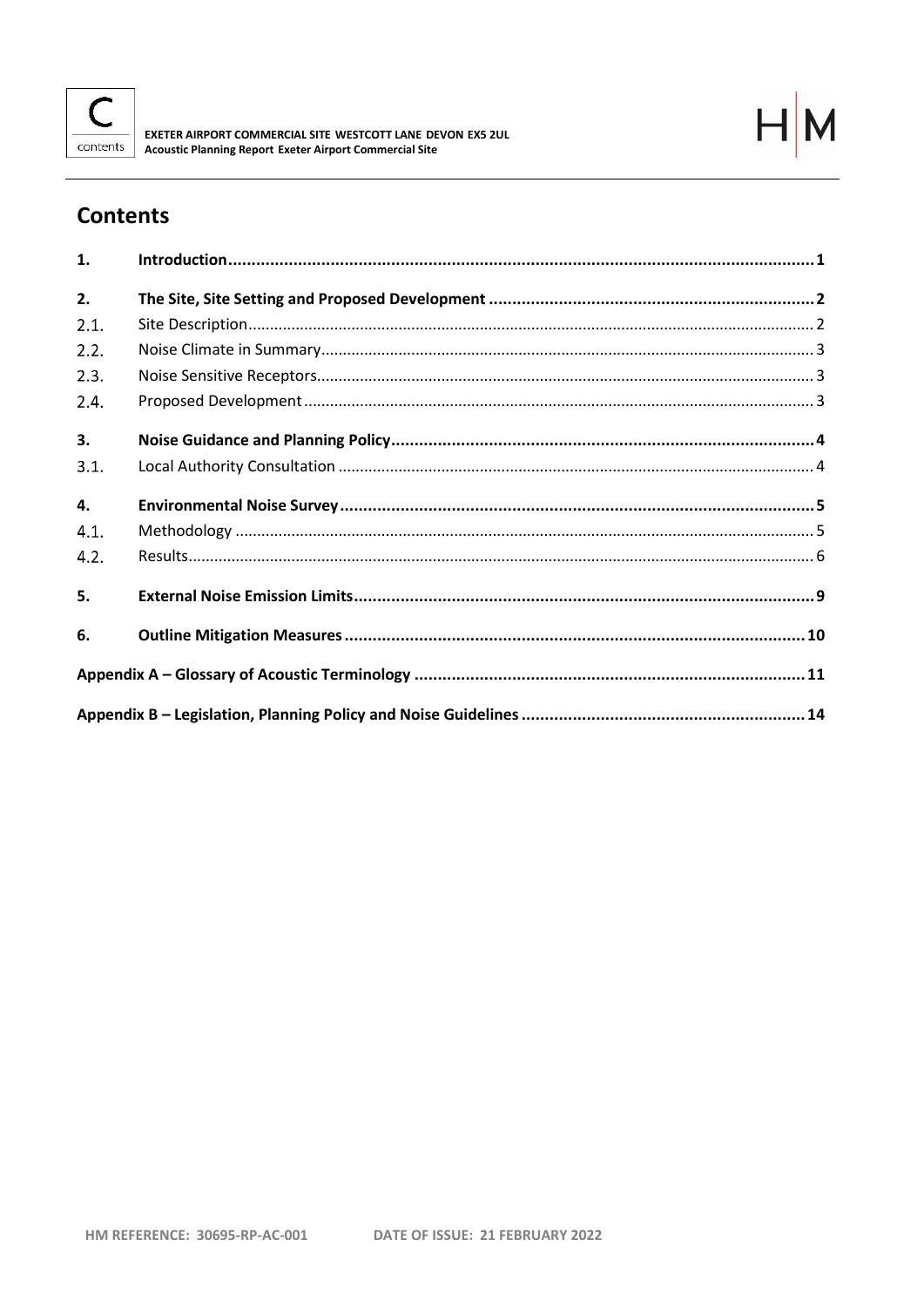

## <span id="page-3-0"></span>**1. Introduction**

This noise assessment has been prepared by Hilson Moran on behalf of Paragon in support of an application to obtain planning permission to redevelop land near Exeter Airport, Devon. The proposed development will comprise Class B8 units, associated car parking and hardstanding.

This assessment considers the proposed development within the context of existing properties in the area and considers the potential impacts of the development on nearby noise sensitive receptors (NSRs).

As part of the assessment the following works have been carried out:

- Correspondence with East Devon Council (EDC) over the preparation of this study to ensure it meets the local authority's noise assessment requirements.
- Undertaking of a baseline environmental noise level survey to quantify the existing climate affecting the site and at nearby sensitive receptors.
- Specification of appropriate noise emission limits for new fixed building services plant to adhere.
- Provision of outline recommendations for the control of noise emissions from building services.

A glossary of the acoustic terminology used in this report is presented in Appendix A.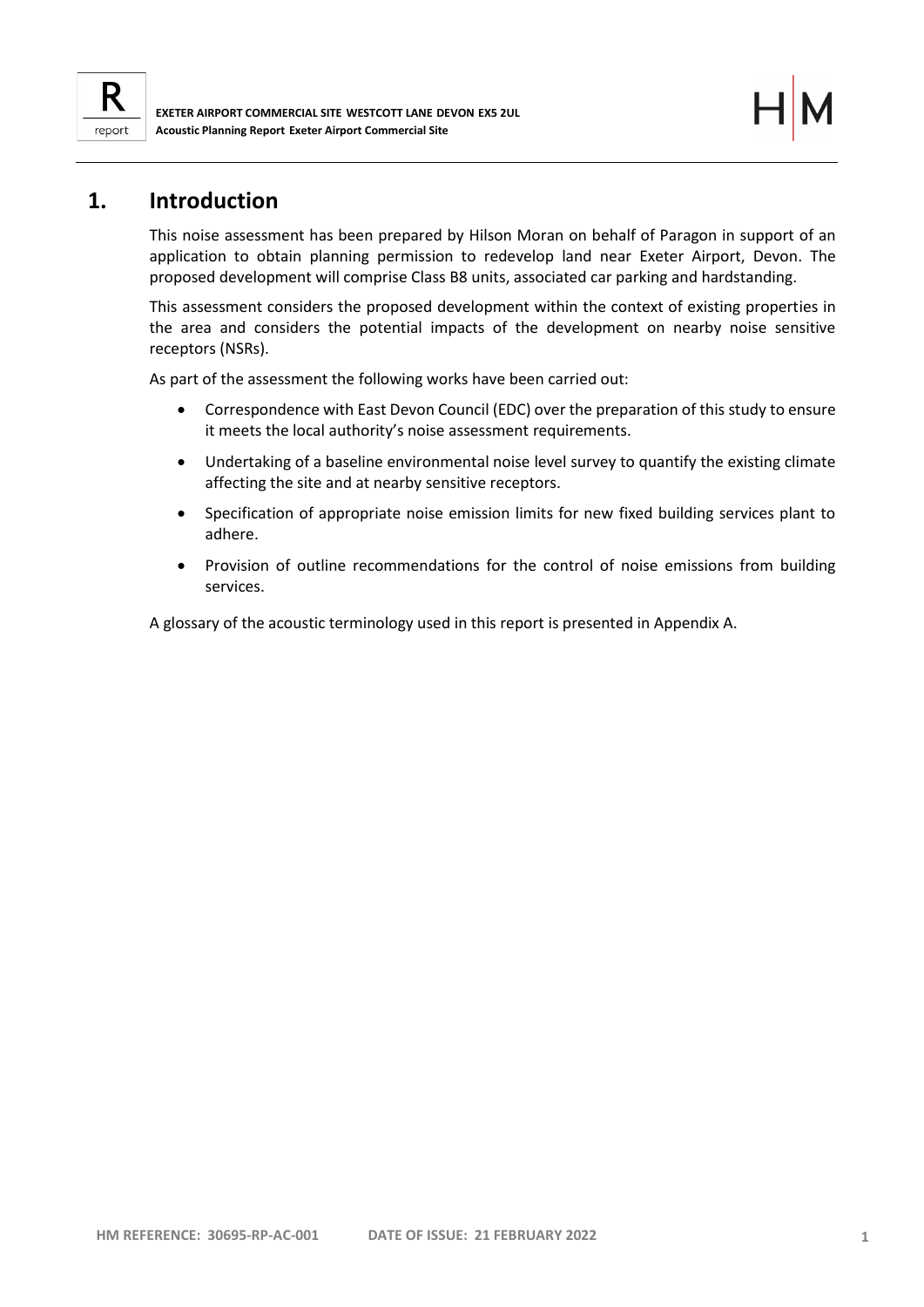

# <span id="page-4-0"></span>**2. The Site, Site Setting and Proposed Development**

#### <span id="page-4-1"></span> $2.1.$ **Site Description**

The application site (National Grid Reference SY 00859 93382) is approximately 7.5 hectares in area and is currently green field land situated near Westcott Road, Cyst Honiton, Cranbrook, East Devon EX5 (hereby the 'Proposed Development').

The site is bound to the north and west by Exeter Airport and associated facilities. Existing commercial units are located immediately to the south of the site. Further afield, the site is surrounded by a large portion of agricultural land to the north and east. The A30 is located approximately 0.2km south of the development site.

The site location map is illustrated in [Figure 2.1,](#page-4-2) showing the location of the site and orientation with respect to other existing developments and the rail and road network for the area.

*Figure 2.1: Location Plan*

<span id="page-4-2"></span>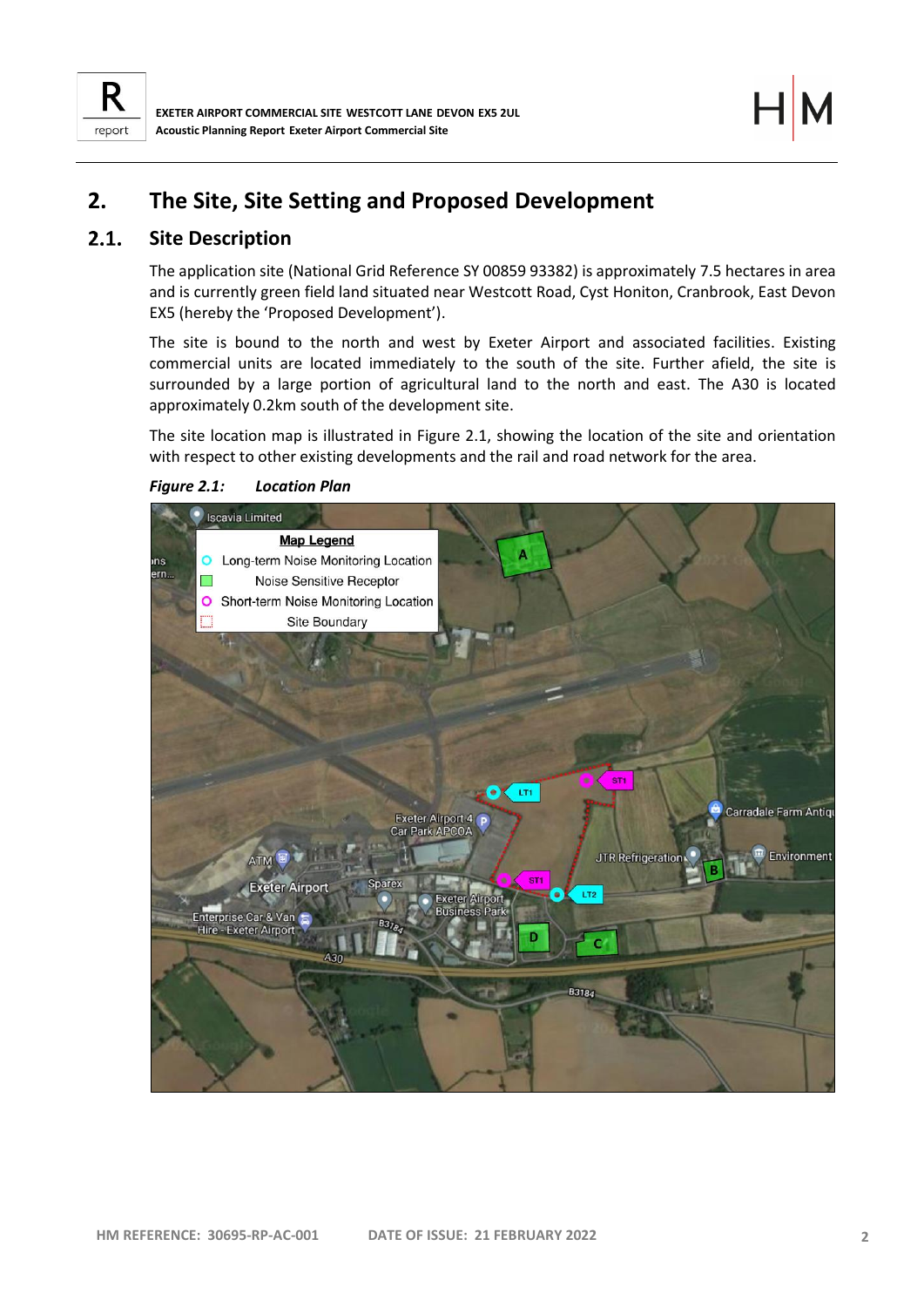

#### <span id="page-5-0"></span> $2.2.$ **Noise Climate in Summary**

Noise levels at the site are dominated by constant road traffic movement on the A30 to the south of the site. Noise from regular aircraft movement associated with Exeter Airport also contributes to the local noise climate. Noise from the local rural road network also influences the noise climate, to some extent.

#### <span id="page-5-1"></span> $2.3.$ **Noise Sensitive Receptors**

For planning purposes, the impact of the noise emission from the Proposed Development on existing sensitive receptors in the vicinity of the site needs to be assessed. Noise Sensitive Receptors (NSRs) are defined as properties that are most at risk of potential noise impact, such as residential dwellings, hotels, healthcare facilities, schools, etc. Where many NSRs are present in one area, it is appropriate to assume the noise levels at the nearest NSRs to the Proposed Development represent the level at NSRs further away. The nearest NSRs identified to the Proposed Development are described in [Table 2.1.](#page-5-3)

| <b>NSR Identifier</b> | <b>Description</b>                 | <b>Address / Nearest Postcode</b> |
|-----------------------|------------------------------------|-----------------------------------|
| A                     | Treasbeare Farm (Diary farm)       | Cranbrook, EX5 2DY                |
| B                     | <b>Residential Dwellings</b>       | EX5 2LL                           |
|                       | Hampton By Hilton Airport (Hotel)  | <b>EX5 2LJ</b>                    |
|                       | Virtual Job Centre (Flight school) | <b>EX5 2LJ</b>                    |

<span id="page-5-3"></span>*Table 2.1: Noise Sensitive Receptors*

#### <span id="page-5-2"></span> $2.4.$ **Proposed Development**

Development layout plans are not yet fixed however reference should be made to the illustrative masterplans presented in the PHP Design Parameters Document. In principle, it is understood the development will comprise a number of trade counter industrial units (Use Class B8), with associated car parking and hard standing. New items of fixed external building services plant will also be introduced as part of the development.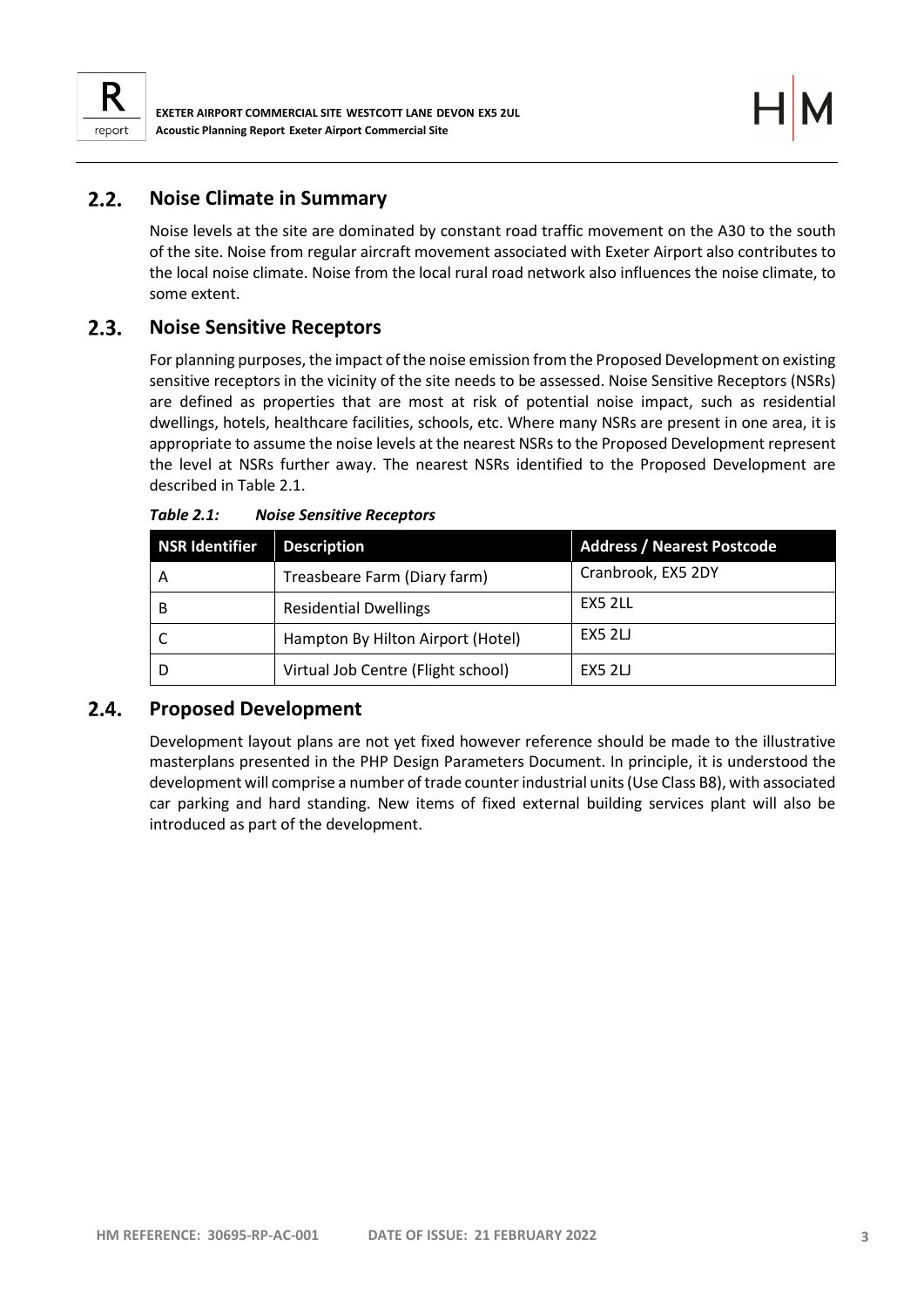

## <span id="page-6-0"></span>**3. Noise Guidance and Planning Policy**

When selecting appropriate criteria for assessment, reference has been made to relevant planning policy, regulation and guidance concerning the Proposed Development. Due consideration of advice contained within the National Planning Policy Framework (NPPF), the Noise Statement for England (NPSE) and Noise Planning Practice Guidance, although no specific numerical criteria are detailed in these documents.

With regard to acoustic design and noise control, the NPPF provides a set of overarching aims, broadly reflecting already contained in the NPSE. They are directed towards the avoidance of significant adverse impacts and reduction of other adverse impacts on health and quality of life; set within the context of the government's policy on sustainable development.

Relevant legislation, policy and guidance documents are described in further detail in Appendix B of this report.

#### <span id="page-6-1"></span> $3.1.$ **Local Authority Consultation**

We corresponded with Robert Parkinson of the environmental health team at East Devon Council on the 6<sup>th</sup> April 2021 in order to agree the assessment approach and establish the council's requirements regarding plant noise from the Proposed Development. The Council requested that noise limits be set, and the impact of noise from the development be assessed according to BS 4142:2014. There is no numerical criteria or standard plant policy adopted by the Council, and therefore Hilson Moran has developed the criteria based on relevant industry standards.

In absence of standard plant noise policy, HM has set appropriate noise level limits which the cumulative level of noise from external building services must be controlled to meet at nearby sensitive properties.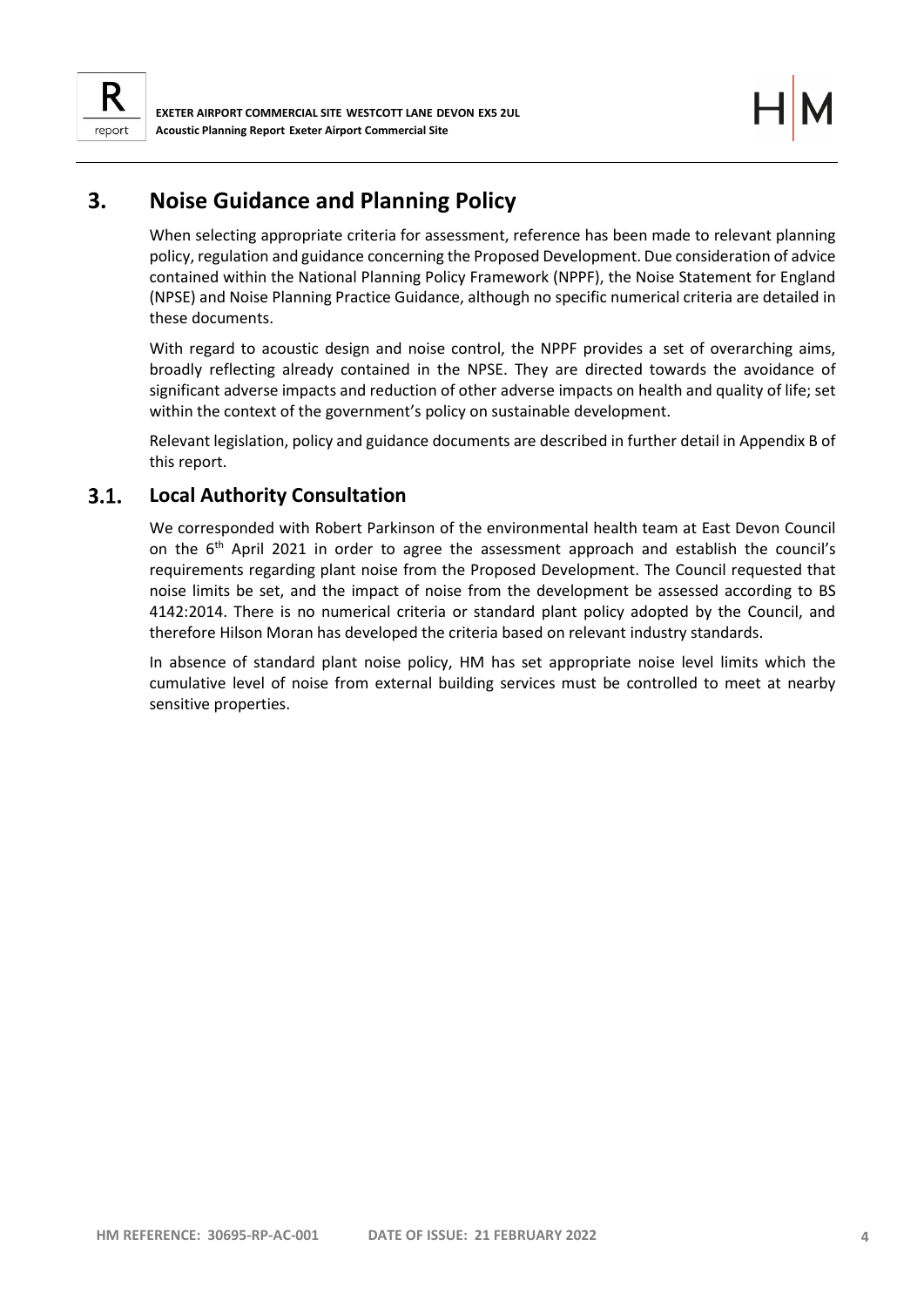

## <span id="page-7-0"></span>**4. Environmental Noise Survey**

#### <span id="page-7-1"></span> $4.1.$ **Methodology**

An environmental baseline noise survey was undertaken at the site between Thursday 8<sup>th</sup> April and Friday 9<sup>th</sup> April 2021 in order to establish the existing noise climate in the local area of the proposed development site. Long-term unattended noise monitoring was set up in two key locations to capture the background noise levels representative of the nearest noise sensitive receptors (NSRs) in the area and understand the prevailing levels of noise incident on the development site. Supplementary short-term measurements were also taken to determine the spatial variation of noise across the site. The monitoring locations are described in [Table 4.1](#page-7-2) and illustrated on [Figure](#page-4-2)  [2.1.](#page-4-2)

| <b>Measurements</b> | <b>Description</b>                                                                                                                                                   | <b>Observations</b>                                                                                                                                                                                                                                                     |
|---------------------|----------------------------------------------------------------------------------------------------------------------------------------------------------------------|-------------------------------------------------------------------------------------------------------------------------------------------------------------------------------------------------------------------------------------------------------------------------|
| LT1                 | Free-field measurement at the north<br>boundary.<br>west site<br>Microphone<br>affixed to a perimeter fence post at a<br>height of 2.5m above ground level<br>(AGL). | Road traffic noise from A30 dominates<br>location.<br>the<br>in<br>measurement<br>Maximum noise events are typically<br>from ground and airborne activities<br>associated with Exeter Airport. Nature<br>sounds contribute to the noise climate<br>in quieter periods.  |
| LT <sub>2</sub>     | Free-field measurement at the south<br>east site boundary. Microphone fixed<br>in a position 1.0m from the roadside<br>and 2.0m AGL.                                 | Road traffic noise from A30 dominates<br>the<br>location.<br>in<br>measurement<br>Maximum noise events are typically<br>from vehicle noise along the unnamed<br>road to the south of the site.                                                                          |
| ST <sub>1</sub>     | Free-field measurement at the north<br>east of the site. Microphone fixed to a<br>tripod 10.0m from the perimeter<br>fence and 1.5m AGL.                             | Road traffic noise from A30 dominates<br>the<br>location.<br>in.<br>measurement<br>Maximum noise events are typically<br>from ground and airborne activities<br>associated with Exeter Airport. Nature<br>sounds contribute to the noise climate<br>in quieter periods. |
| ST <sub>2</sub>     | Free-field measurement at the south<br>west site boundary. Microphone fixed<br>to a tripod 4.0m from the roadside<br>and 1.5m AGL.                                   | Road traffic noise from A30 dominates<br>the<br>location.<br>in<br>measurement<br>Maximum noise events are typically<br>from vehicle noise along the unnamed<br>road to the south of the site.                                                                          |

<span id="page-7-2"></span>*Table 4.1: Measurement Locations*

All measurements of noise were undertaken in accordance with BS 7445-1:2003 which defines parameters, procedures and instrumentation required for noise measurement and analysis. Each Class 1 sound level meter was set-up to continuously record, integrating over 125 ms fast response time constant intervals the L<sub>eq</sub>, L<sub>90</sub>, L<sub>10</sub>, L<sub>Fmax</sub> and L<sub>1</sub> noise indices in the A-weighting network for the duration of the survey. These indices describe in turn the average, background, road traffic, maximum and maximum noise level that discounts one-off events. Full details of the instrumentation used for the noise measurements, including equipment calibration certificates are available on request.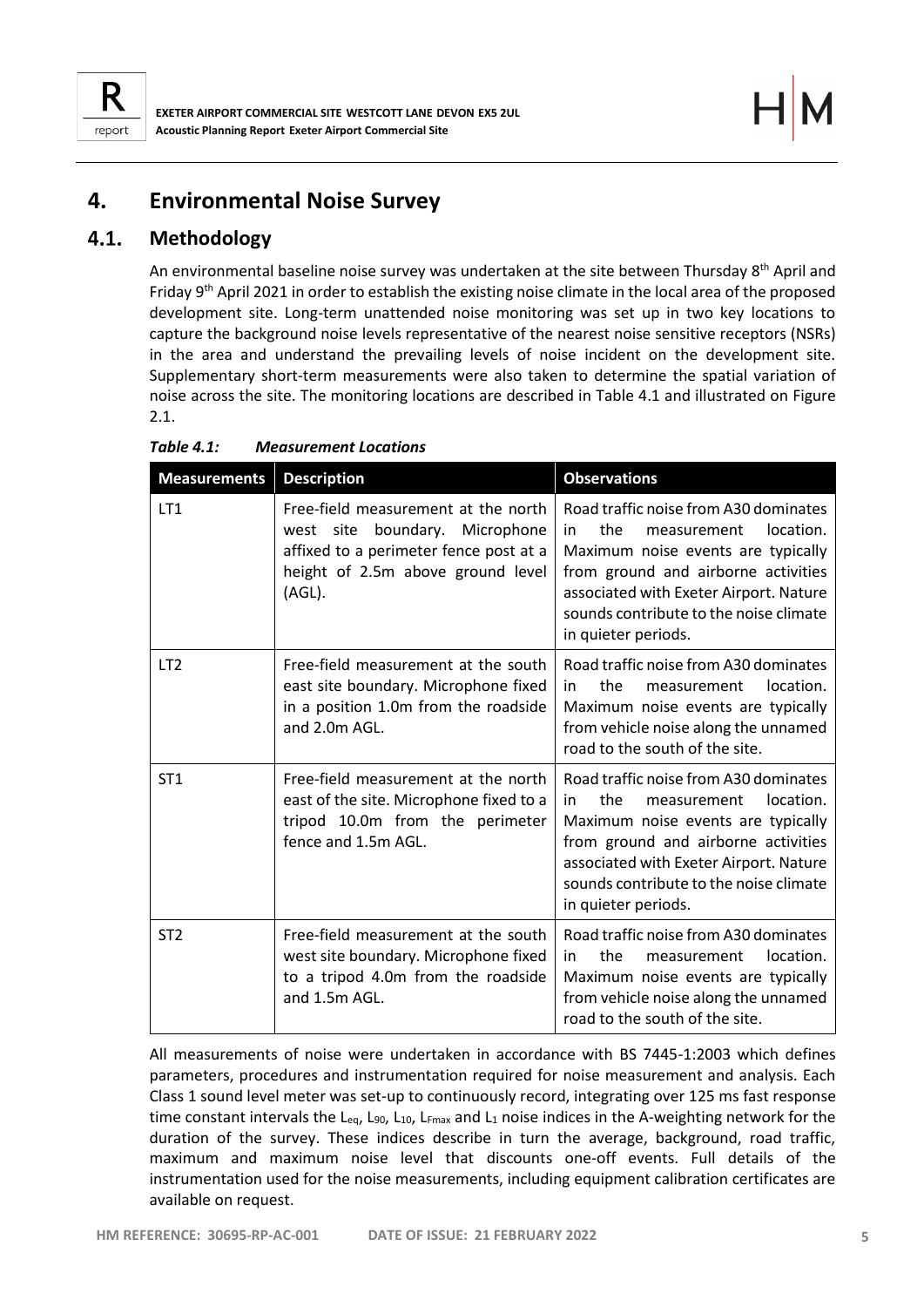

Meteorological conditions were noted to be ideal for the measurement of noise, being clear and dry with only light prevailing winds  $( $5^{-2}$  ms)$ .

In order to corroborate the measured noise levels with typical airport activity, the measured data is compared to a noise contour plot showing the predicted contribution of noise from Exeter airport's main runway to the surrounding area, taken from a study undertaken by Bickerdike Allen Partners<sup>1</sup> dated 3<sup>rd</sup> May 2016.

#### <span id="page-8-0"></span> $4.2.$ **Results**

A summary of the baseline noise monitoring results is presented in [Table 2.1](#page-5-3) and the long term unattended monitoring results are displayed graphically in [Figure 4.1](#page-9-0) to 4.2.

| <b>Position</b> | <b>Duration</b>     | dB<br>L <sub>Aeg,</sub> 5mins | dB<br>$L_{A10,5min}$ | dB LA90,15mins            | dB LAFmax, 5mins                      |
|-----------------|---------------------|-------------------------------|----------------------|---------------------------|---------------------------------------|
|                 |                     | Ave <sup>1</sup>              | Ave <sup>2</sup>     | Range (Ave <sup>2</sup> ) | Range (15th<br>Highest <sup>3</sup> ) |
| LT <sub>1</sub> | Daytime, 16 hours   | 63                            | 57                   | $42 - 72(49)$             | $47 - 97(80)$                         |
|                 | Night-time, 8 hours | 56                            | 52                   | $39 - 55(44)$             | $49 - 88(62)$                         |
| LT <sub>2</sub> | Daytime, 16 hours   | 62                            | 62                   | $47 - 62(54)$             | $61 - 89(81)$                         |
|                 | Night-time, 8 hours | 57                            | 58                   | $42 - 57(46)$             | $58 - 82(70)$                         |
| ST <sub>1</sub> | Daytime, 30 mins    | 63                            | 60                   | 53                        | 86 <sup>4</sup>                       |
| ST <sub>2</sub> | Daytime, 30 mins    | 59                            | 61                   | 54                        | 71 <sup>4</sup>                       |

*Table 4.2: Summary of Measured Noise Levels*

**Notes:** <sup>1</sup> Logarithmic average over the survey period; <sup>2</sup> Arithmetic average over the survey period; <sup>3</sup> 15th Highest value taken over the survey period, considered representative of the highest noise level experienced excluding anomalies; 4 Maximum noise level recorded.

The measured data results align with the noise contour plot displayed in [Figure 4.3,](#page-10-0) showing daytime noise levels from airport activity in the 60 dB L<sub>Aeq</sub> category in a position to the north of the proposed development site. It was noted that a significant contributor to background noise levels was road traffic noise from the A30, which can explain the higher noise levels across the site. The measured noise levels presented are therefore considered representative of the typical climate.

<sup>&</sup>lt;sup>1</sup> Bikerdike Allen Partners LLP, A9894-R03-PH 'Update Noise Impact Assessment, Exeter International Airport: Parts 1&2' (3<sup>rd</sup> May 2016)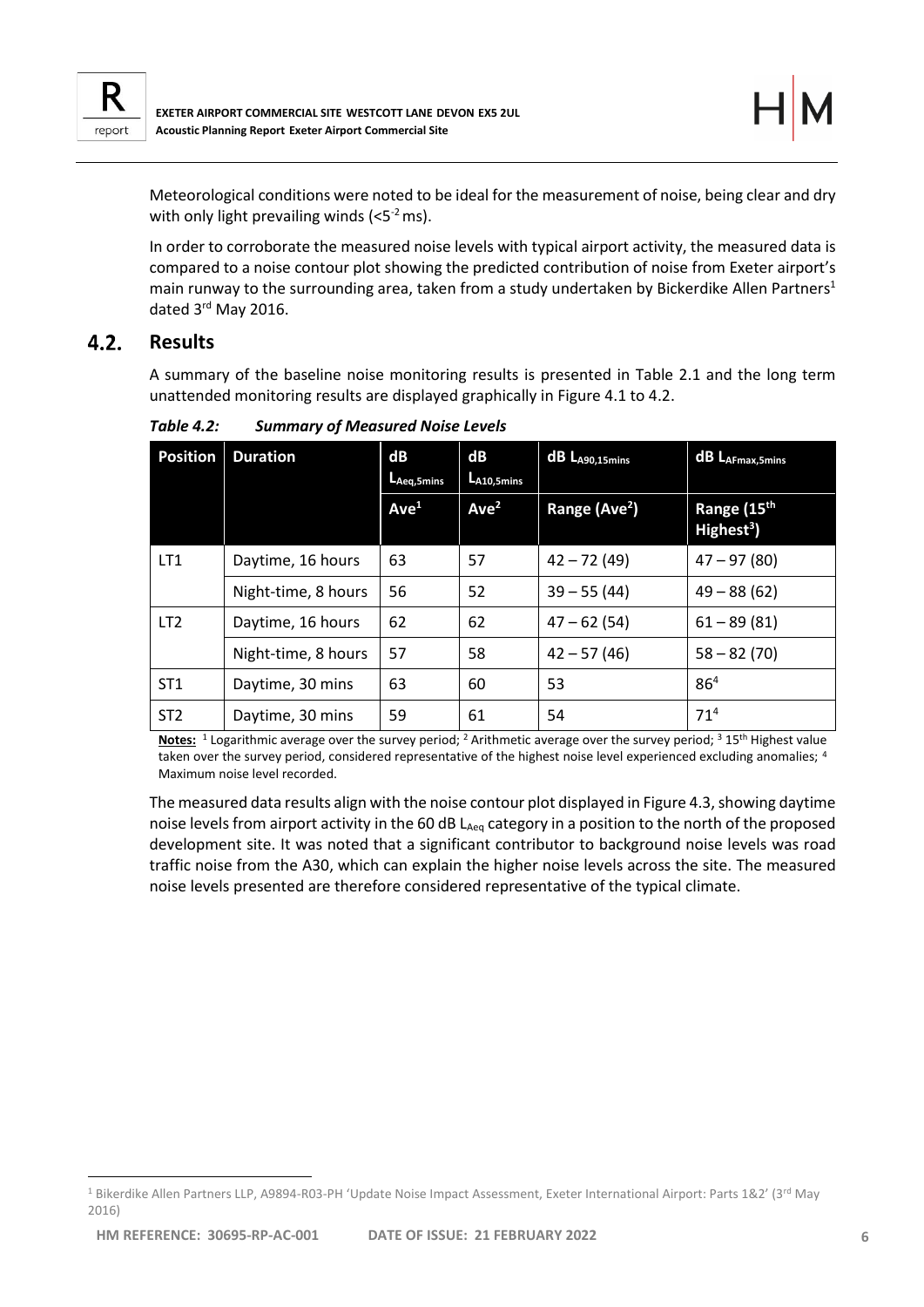



<span id="page-9-0"></span>*Figure 4.1: Noise Level Time History at Position LT1*

*Figure 4.2: Noise Level Time History at Position LT2*

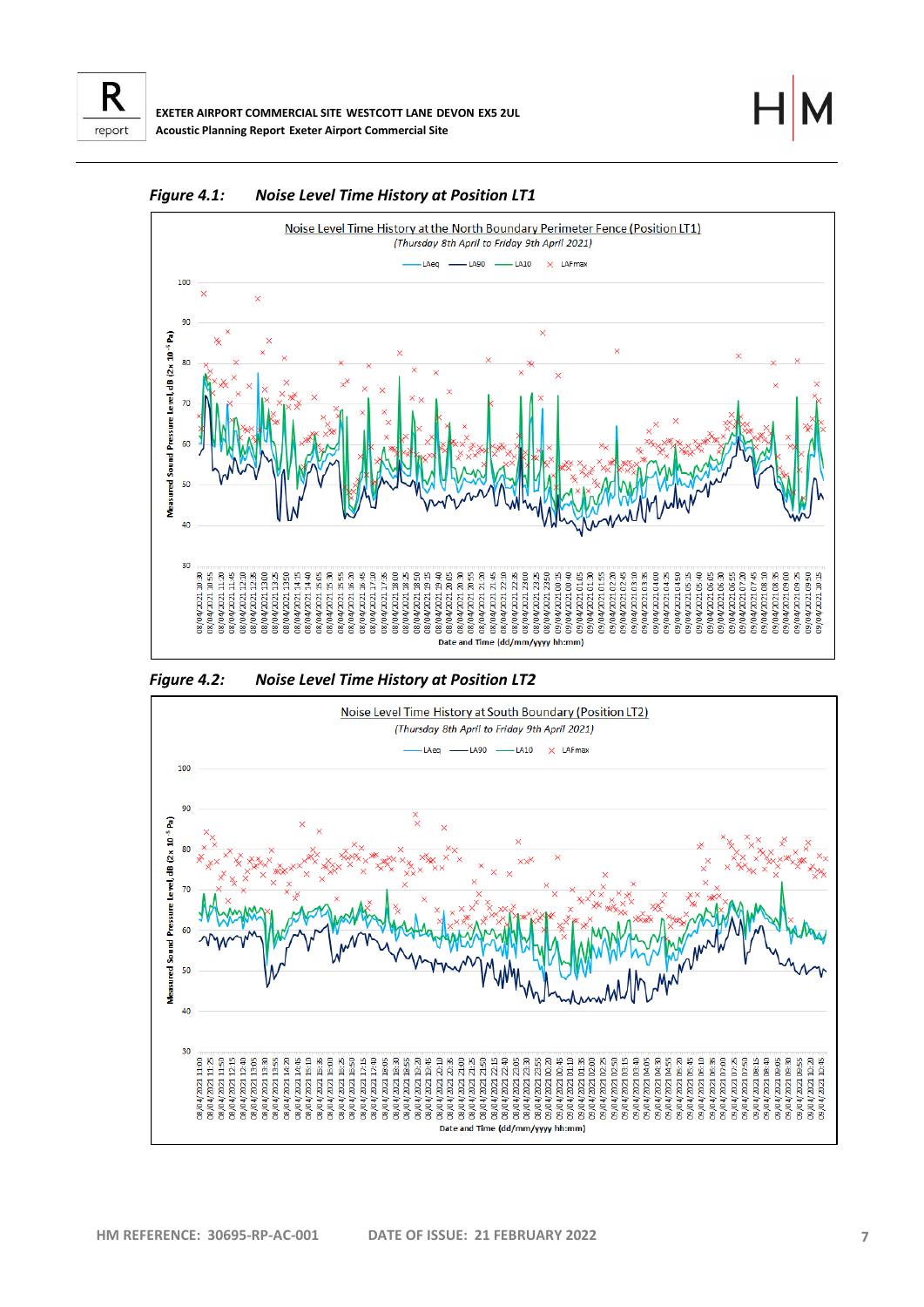

<span id="page-10-0"></span>

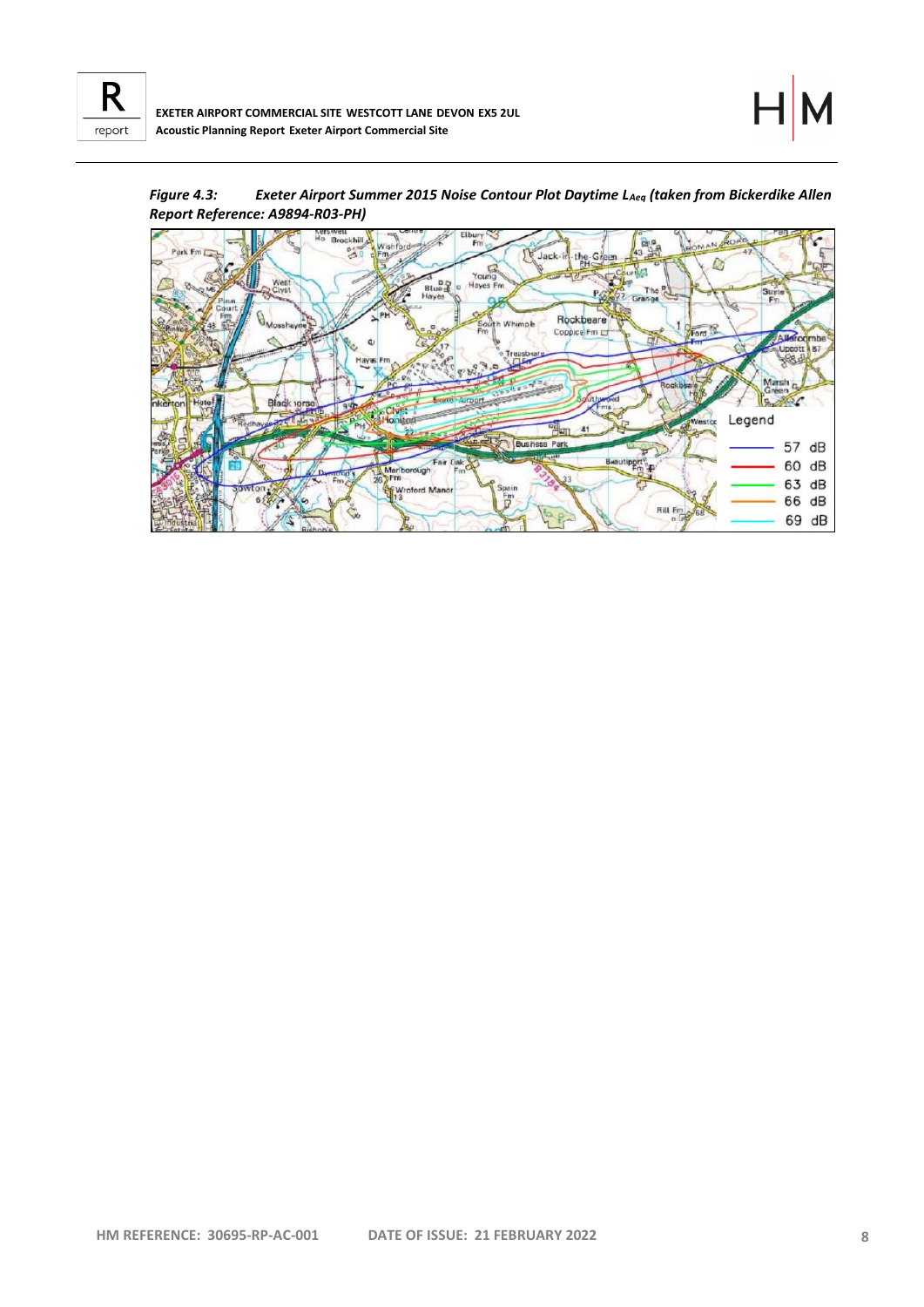

## <span id="page-11-0"></span>**5. External Noise Emission Limits**

In absence of standard plant noise criteria from the local authority (East Devon Council), Hilson Moran have proposed noise limiting criteria based on the most relevant industry standard guidance available.

BS4142:2014+A1:2019 provides a methodology for the rating and assessing industrial and commercial noise. In brief, a noise rating level is established based on characteristics of the specific noise from new sources introduced as part of the proposed development. This rating level is then compared to the existing background noise level at surrounding sensitive property in order to assess the impact of noise from the proposed development. In alignment with BS 4142, an appropriate plant noise rating level limit is established in this section.

BREEAM New Construction 2018 Pol 05 'Reduction of Noise Pollution' seeks to minimise nuisance noise to neighbours and local wildlife from new development. The assessment criteria for Pol 05 states that:

*'the noise level from the assessed building, as measured in the locality of the nearest or most exposed noise-sensitive development, must be at least 5 dB lower than the background noise throughout the day and night.'*

Therefore, we propose that the cumulative contribution of noise from all fixed items of building services plant associated with the Proposed Development is controlled so as not to exceed the limits presented in [Table 5.1](#page-11-1) at a position 1.0m from the windows of the identified NSRs.

| Location     | Period <sup>1</sup>      | <b>Measured Background Plant Noise</b><br>Noise Level, LA90 | <b>Rating</b><br>Level, LAr, Tr dB |
|--------------|--------------------------|-------------------------------------------------------------|------------------------------------|
| NSR A        | Daytime (07:00-23:00)    | 49                                                          | 44                                 |
|              | Night-time (23:00-07:00) | 44                                                          | 39                                 |
| NSR B, C and | Daytime (07:00-23:00)    | 54                                                          | 49                                 |
|              | Night-time (23:00-07:00) | 46                                                          | 41                                 |

<span id="page-11-1"></span>*Table 5.1: External Cumulative Plant Noise Level Limits*

**Notes:** <sup>1</sup> Building services plant is anticipated to normally operate during the daytime period.

The emissions from plant introduced as part of the proposed development should be rated in accordance the methodology in BS 4142:2014+A1:2019, including corrections applied to account for acoustic characteristics that are discernible at the receptor locations. Note these limits are subject to agreement by the Council.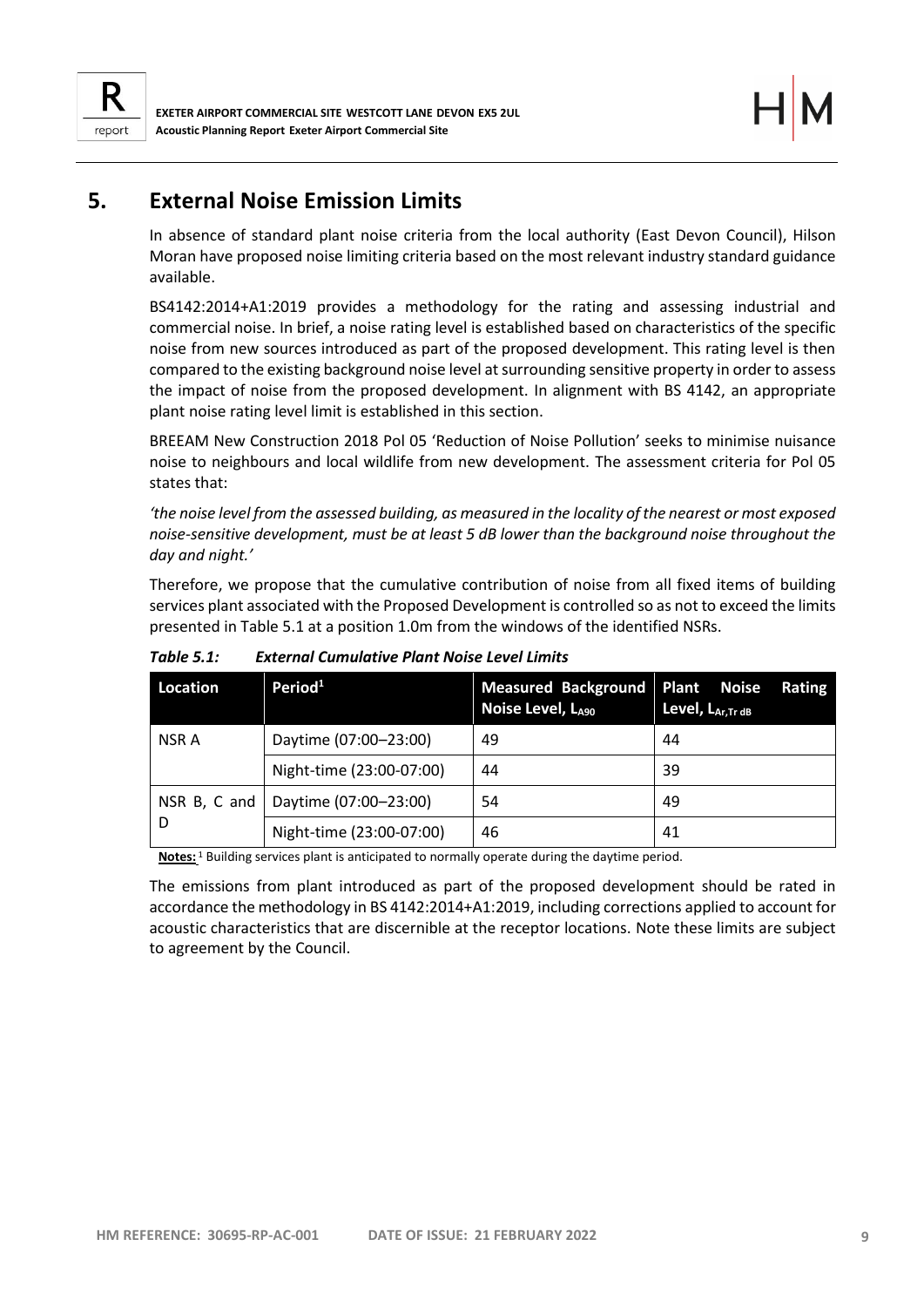

## <span id="page-12-0"></span>**6. Outline Mitigation Measures**

At this stage, the scheme is not sufficiently developed to allow for a detailed assessment of noise impact. That said, it is deemed the design of new plant is flexible and can incorporate the necessary measures in order to meet the Council's requirements. The following measures are typically provided as good acoustic design practice, where appropriate and should therefore be considered at this stage:

- Selection and procurement of low noise equipment.
- Housing of noise generating equipment internally within a plant room/area to help reduce noise pollution to the environment.
- Strategic zoning of plant, with consideration of the most favourable orientation, natural screening, distance, etc.
- Provision of local screening i.e. acoustic fencing, earth bunding, etc.
- Use of plant casings and enclosures to minimise noise breakout.
- Installation of appropriately specified atmospheric ductwork attenuators.
- Application of acoustic lagging on exposed ductwork.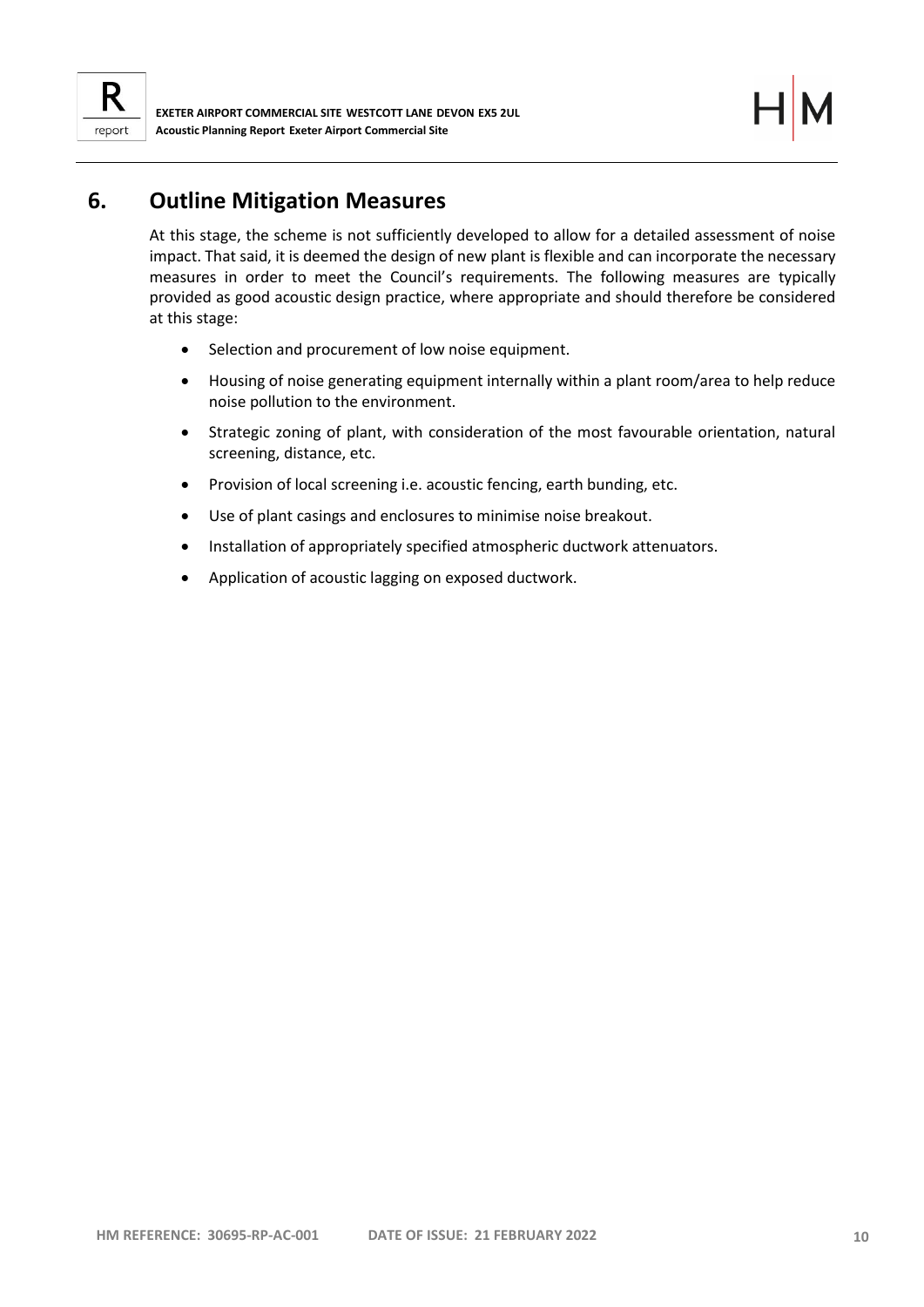

# <span id="page-13-0"></span>**Appendix A – Glossary of Acoustic Terminology**

The following table contains a list of the some of the most frequently used acoustic terms we use in our reports. An explanation of what each of the terms means is also provided.

| <b>Term</b>                       | <b>Description</b>                                                                 |
|-----------------------------------|------------------------------------------------------------------------------------|
| Decibel, dB                       | The decibel is a logarithmic unit of measurement used for quantifying sound.       |
|                                   | It is derived from the logarithm to base 10 of the ratio of two quantities. Use    |
|                                   | of a logarithmic scale has the advantage that it compresses the very wide          |
|                                   | range of sound pressures to which the ear may typically be exposed to a more       |
|                                   | manageable range of numbers.                                                       |
| Frequency,                        | In sound, the number of cycles per second of a pressure fluctuation and            |
| Hz                                | frequency in sound is proportional to its pitch. Different frequencies are         |
|                                   | divided into octave and one third octave bands.                                    |
| Sound Pressure Level,             | This is the unweighted or linear level which is measured prior to any              |
| Lp                                | weightings being applied. The sound pressure level is 20 times the logarithm       |
|                                   | to base 10 of the ratio of the reference sound pressure ( $2x10^{-5}$ ) and the    |
|                                   | measured sound pressure.                                                           |
| Sound Power Level, L <sub>w</sub> | This is the total sound energy radiated from a given source. The sound power       |
|                                   | Level is 10 times the logarithm to base 10 of the ratio of the reference sound     |
|                                   | power level $(1x10^{-12})$ and the measured power.                                 |
| <b>Frequency Weightings</b>       | Weightings can be applied to a spectrum of sound and act as a filter to            |
|                                   | account for different sensitivities and conditions.                                |
| <b>Time Weightings</b>            | A time weighting to denote the response of the sound level meter. For most         |
|                                   | measurements the Fast time weighting is selected (F) however, a slow time          |
|                                   | weighting (S) is often used to for the measurement train noise and vibration.      |
| A-weighted sound                  | The sound pressure level with the A-weighting applied. The A-weighting is          |
| pressure level,                   | used for most environmental noise measurements and is used to weight a             |
| $L_{\rm pA}$                      | spectrum of sound to match the sensitivity of the human ear.                       |
| Equivalent continuous             | The $L_{Aeq}$ is an energy average and defined as the level of sound which, over a |
| A-weighted sound                  | given period of time, would equate to the same A-weighted sound energy as          |
| pressure level,                   | the actual fluctuating sound.                                                      |
| $L_{\text{Aeq},\mathcal{T}}$      |                                                                                    |
| <b>Octave Bands</b>               | A band of frequencies in which the upper limit of the band is twice the            |
|                                   | frequency of the lower limit.                                                      |
| Maximum noise Level,              | The maximum instantaneous noise level measured during a given period of            |
| LAFmax                            | time. The time weighting to which the meter is set for this measurement            |
|                                   | parameter is always indicated by either an F or S.                                 |
| Minimum Noise level,              | The minimum instantaneous noise level measured during a given period of            |
| $L_{\text{AFmin}}$                | time. The time weighting to which the meter is set for this measurement            |
|                                   | parameter is always indicated by either an F or S.                                 |
| Percentile level,                 | A-weighted sound pressure level obtained using time-weighting F, which is          |
| $L_{AN,T}$                        | exceeded for N% of a specified time interval.                                      |
|                                   | An example of this is background noise which is quantified with the $L_{A90}$      |
|                                   | descriptor, which is the A-weighted level which is exceeded for 90% of the         |
|                                   | measurement period.                                                                |
| Sound exposure level              | A level of a sound, of 1 s duration, that has the same sound energy as the         |
| $L_{AE}$                          | actual noise event considered.                                                     |
|                                   |                                                                                    |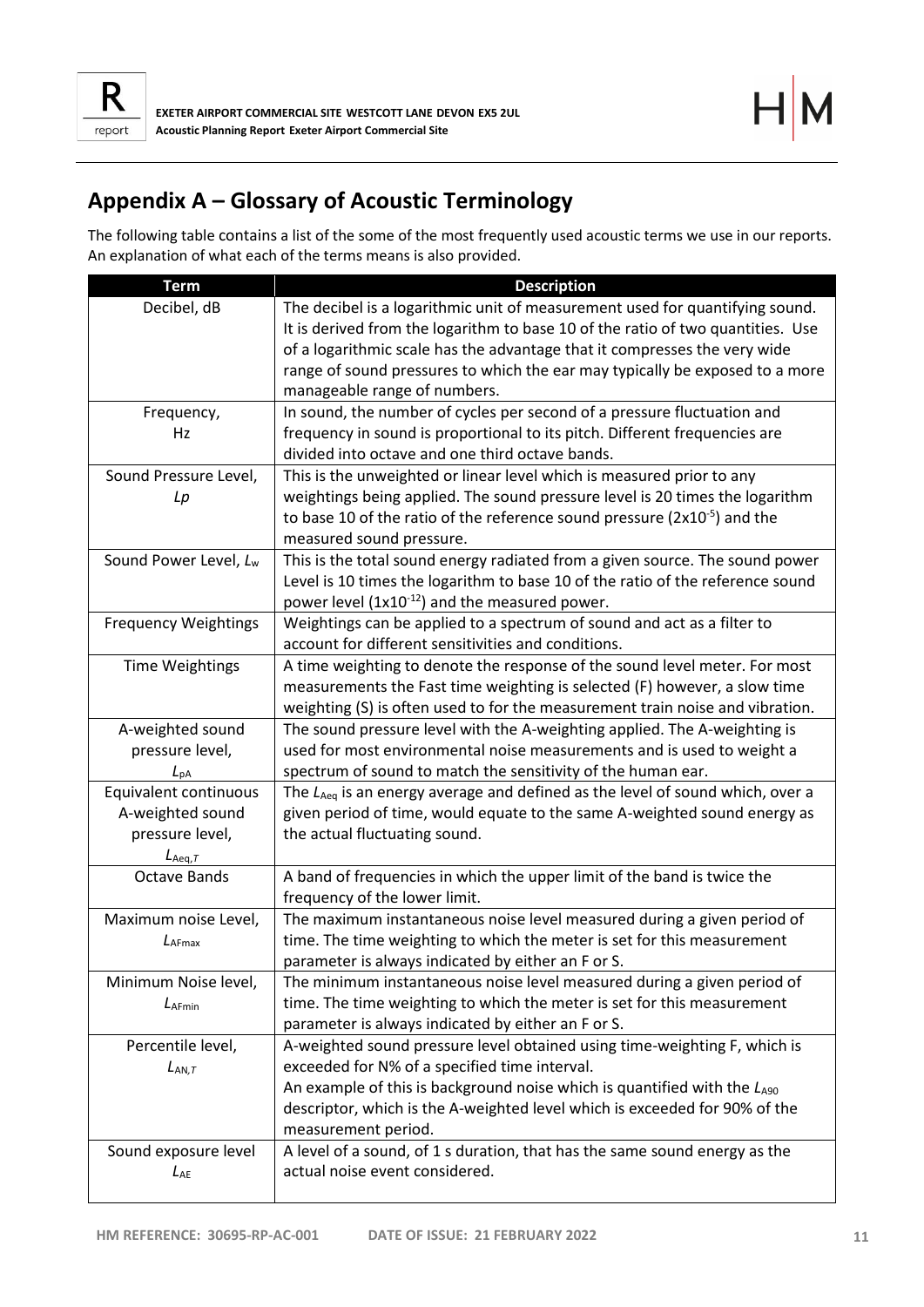



| Rating Level,                                        | The equivalent continuous A-weighted sound pressure level of the noise, plus                                                                                |
|------------------------------------------------------|-------------------------------------------------------------------------------------------------------------------------------------------------------------|
| $L_{\text{Ar},\text{Tr}}$                            | any adjustment for the characteristic features of the noise.                                                                                                |
| <b>Ambient Noise Level</b>                           | The noise level in a given environment whilst it is subject to all of its normal                                                                            |
|                                                      | sources of noise.                                                                                                                                           |
| Background Sound /                                   | These are amongst the lowest noise levels measured over a given period of                                                                                   |
| Noise Level, LA90                                    | time and exclude short term, intermittent noise sources. The background                                                                                     |
|                                                      | noise level is quantified by the LA90 descriptor and is therefore the level which                                                                           |
|                                                      | is exceeded for 90% of a given period of time.                                                                                                              |
| Reverberation Time,                                  | The time that would be required for the sound pressure level to decrease by                                                                                 |
| т                                                    | 60 dB after the sound source has stopped. The descriptor $T$ , often includes                                                                               |
|                                                      | other nomenclature to describe the type of reverberation time measurement                                                                                   |
|                                                      | or if the reverberation time is an average taken for specific frequencies. For                                                                              |
|                                                      | example a $T_{\text{mf}}$ is the mid-frequency reverberation time.                                                                                          |
| Absorption Coefficient,                              | The fraction of reverberant sound energy absorbed by a material. It is                                                                                      |
| α                                                    | expressed as a value between 1.0 which equates to perfect absorption and 0                                                                                  |
|                                                      | which equates to zero absorption.                                                                                                                           |
| Absorption, A                                        | The acoustic absorption derived from the multiplication of the absorption                                                                                   |
|                                                      | coefficient by the surface area of a given material.                                                                                                        |
| Acoustic Class, A - E                                | Classification of sound absorbers into Sound Absorption Classes A-E,                                                                                        |
|                                                      | according to BS EN ISO 11654, including frequencies 200-5000 Hz                                                                                             |
| <b>NRC</b>                                           | A single-number rating system used to compare the sound-absorbing                                                                                           |
|                                                      | characteristics of building materials. A measurement of the acoustical                                                                                      |
|                                                      | absorption performance of a material, calculated by averaging its Sound                                                                                     |
|                                                      | Absorption Coefficients at 250, 500, 1000 and 2000 Hz                                                                                                       |
|                                                      |                                                                                                                                                             |
| Sound Reduction Index,                               | The laboratory measured sound insulation properties of a material or building                                                                               |
| R                                                    | element in octave or third octave bands.                                                                                                                    |
| Weighted Sound                                       | A single number which represents the sound reduction of a material. It is                                                                                   |
| Reduction Index, $R_w$                               | derived by plotting the sound reduction index against a set of reference                                                                                    |
|                                                      | curves. The curves are shifted until a best-fit is established and the curve                                                                                |
|                                                      | which best fits the sound reduction spectrum is used to represent the single                                                                                |
|                                                      | figure value.                                                                                                                                               |
| Weighted Level                                       | The weighted level difference between a pair of rooms, stated as a single                                                                                   |
| Difference,                                          | figure.                                                                                                                                                     |
| $D_w$                                                |                                                                                                                                                             |
| <b>Standardized Weighted</b>                         | The standardized, weighted difference in sound level between a pair of                                                                                      |
| Level Difference,                                    | rooms, stated as a single figure. The level difference in octave bands is first                                                                             |
| $D_{nT'w}$                                           | normalized to a reference reverberation time and then plotted against a set of                                                                              |
|                                                      | reference curves to establish a single figure value.                                                                                                        |
| Weighted, Normalised                                 | The normalised, weighted difference in sound level between a pair of rooms                                                                                  |
| <b>Flanking Level</b>                                | via a flanking element, such as mullion or ceiling detail. The level difference in                                                                          |
| Difference, D <sub>nFw</sub>                         | octave bands is first normalized to a reference amount of absorption and then                                                                               |
|                                                      | plotted against a set of reference curves to establish a single figure value.                                                                               |
| <b>Normalised Element</b>                            | The normalised difference in sound level between a pair of rooms via a small                                                                                |
| Level Difference D <sub>ne</sub>                     | element such as a trickle ventilator. The level difference in octave bands is                                                                               |
|                                                      | normalized to a reference amount of absorption.                                                                                                             |
| Weighted, Normalised                                 | The normalised, weighted difference in sound level between a pair of rooms                                                                                  |
| <b>Element Level</b><br>Difference, $D_{\text{new}}$ | via a small element such as a trickle ventilator, stated as a single figure. The<br>level difference in octave bands is normalized to a reference amount of |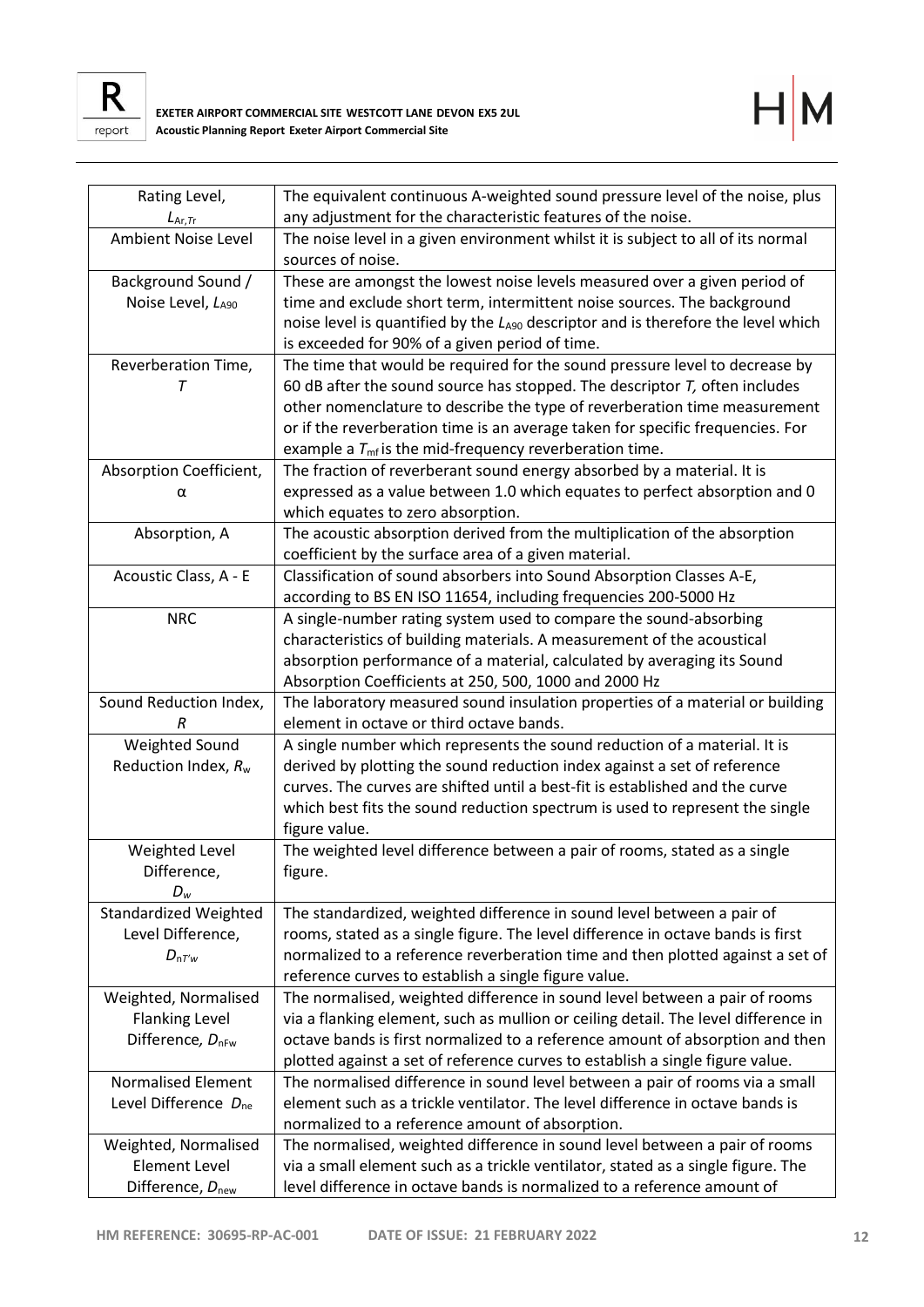



|                         | absorption and then plotted against a set of reference curves to establish a                  |
|-------------------------|-----------------------------------------------------------------------------------------------|
|                         | single figure value.                                                                          |
| $C_{\rm tr}$            | A correction term applied to the sound insulation single-number values ( $R_{w}$ ,            |
|                         | $D_w$ , and $D_{nT,w}$ ). Applying the $C_{tr}$ penalises a construction's performance if its |
|                         | low frequency performance is poor in relation its performance at higher                       |
|                         | frequencies.                                                                                  |
| Impact Sound            | The noise generated by an impact on a structure. This is normally used to                     |
|                         | describe the noise created by people walking on a floor structure.                            |
| Weighted standardized   | A single-number quantity used to characterize the impact sound insulation of                  |
| impact sound pressure   | floors over a range of frequencies.                                                           |
| level, $L_{nT,w}$       |                                                                                               |
| Cross-talk              | Noise transmission between one room and another room or space via a duct                      |
|                         | or other path.                                                                                |
| Insertion Loss, IL      | The reduction of noise level due to the presence of a noise control device                    |
|                         | such as an attenuator, excluding any regeneration noise created by its                        |
|                         | presence.                                                                                     |
| Dynamic Insertion Loss, | The reduction of noise level due to the presence of a noise control device                    |
| DIL                     | such as an attenuator, including any regeneration noise created by its                        |
|                         | presence.                                                                                     |
| <b>NR</b>               | The Noise Rating level. This is a single figure value derived by plotting a noise             |
|                         | spectrum against a set of curves. The curve under which the spectrum fits is                  |
|                         | the resulting NR level.                                                                       |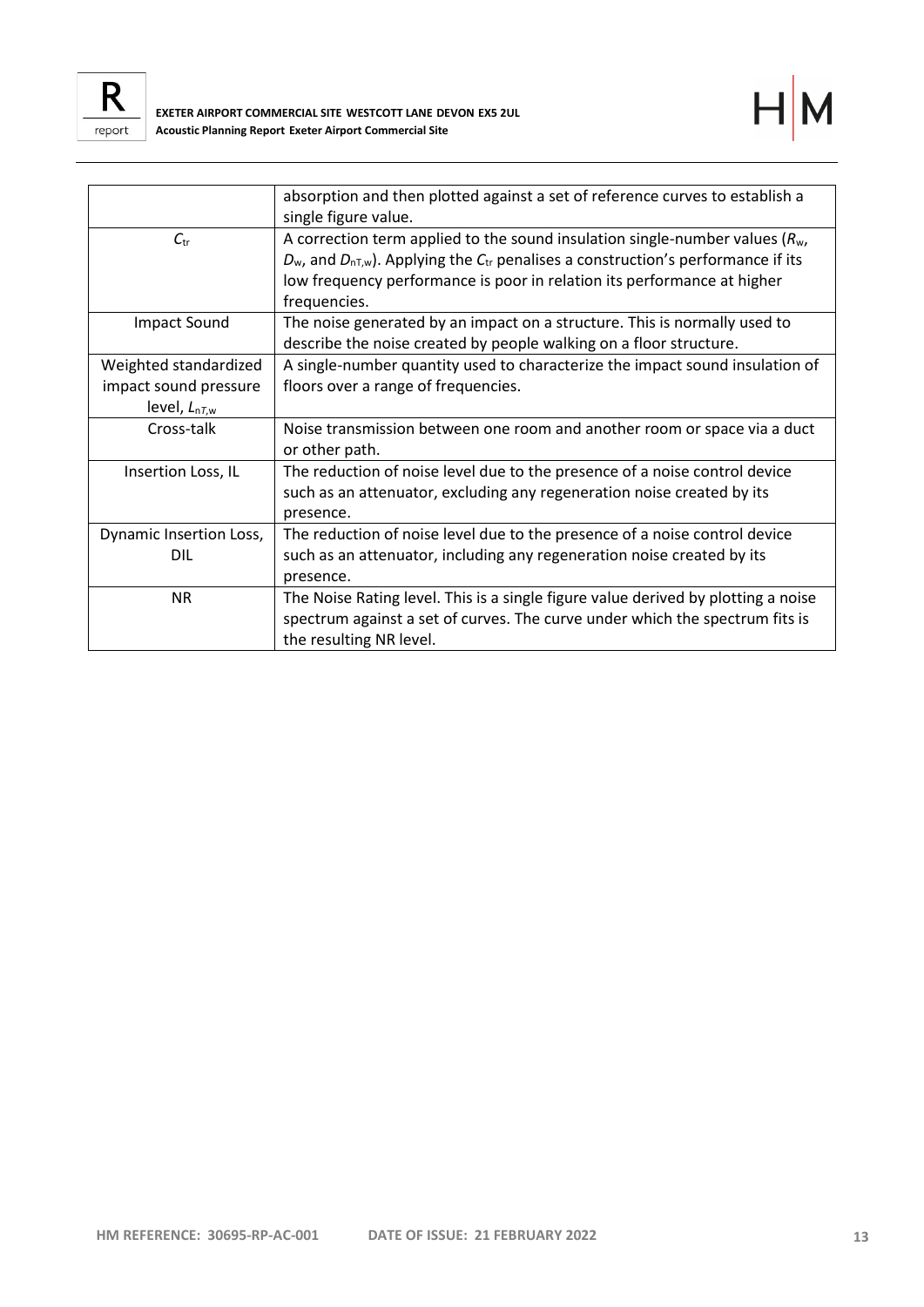

# <span id="page-16-0"></span>**Appendix B – Legislation, Planning Policy and Noise Guidelines**

## Control of Pollution Act (1974)

The Control of Pollution Act 1974 gives local authorities special powers for controlling noise and vibration arising from construction and demolition works. These powers may be exercised either before or after works have been started.

Section 60 enables the local authority of an area in which works are scheduled or currently underway, to serve a notice of its requirements for the control of construction site noise/vibration on the person who appears to the local authority to be undertaking the works.

Section 61 provides a mechanism for the contractor or developer to take the initiative in approaching the local authority to ascertain its noise/vibration requirements before construction work starts.

The Act also covers Noise Abatement Zones, Codes of Practice and Best Practicable Means (BPM) regarding noise pollution.

## Environmental Protection Act (1990)

Section 79 of the Environmental Protection Act 1990 defines statutory nuisances and the requirement for local authorities to inspect their area for statutory nuisances, taking such steps as are reasonably practicable to investigate any complaint of a statutory nuisance.

Section 80 of the act gives local authorities the right, where a statutory nuisance exists or is likely to be caused, to serve an abatement notice requiring the abatement, prohibition or restriction of the nuisance.

Section 82 of the act allows a person aggrieved by a statutory nuisance to make a complaint to a Magistrates Court in an attempt to seek an abatement notice served on the person responsible for the nuisance.

## National Planning Policy Framework (NPPF)

The National Planning Policy Framework (NPPF) seeks to contribute to and enhance the natural and local environment, including preventing new and existing developments from contributing to, and/or, being put at an unacceptable risk from noise pollution. In support of this, paragraph 180 of the NPPF states that:

*'Planning policies and decisions should ensure that new development is appropriate for its location taking into account the likely effects (including cumulative effects) of pollution on health, living conditions and the natural environment, as well as the potential sensitivity of the Site or the wider area to impacts that could arise from the development. In doing so they should:*

- *mitigate and reduce to a minimum potential adverse impact resulting from noise from new development – and avoid noise giving rise to significant adverse impacts on health and quality of life.*
- *identify and protect tranquil areas which have remained relatively undisturbed by noise and are prized for their recreational and amenity value for this reason.'*

## Noise Policy Statement for England

The Noise Policy Statement for England (NPSE) was published in March 2010 by the Department for Environment, Food and Rural Affairs (DEFRA) and forms the overarching statement of noise policy for England. It sets out the long-term vision of Government noise policy, which is to:

*'Promote good health and a good quality of life through the effective management of noise within the context of Government policy on sustainable development.'*

The policy aims, through the effective management and control of environmental, neighbour and neighbourhood noise within the context of Government policy on sustainable development, to: